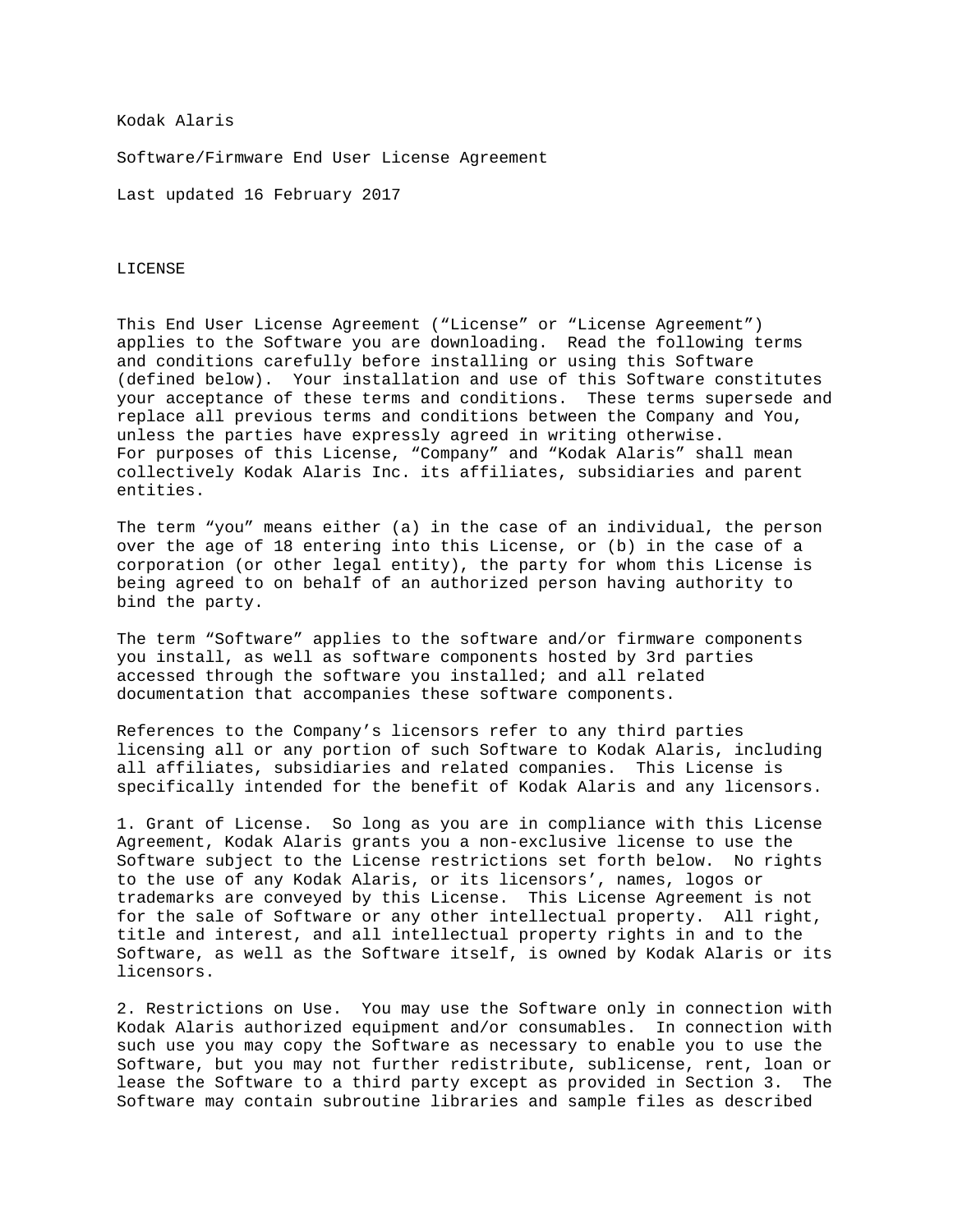in the Software documentation. You may not modify any of the sample files for any reason. You acknowledge and agree that the Software is intended for use solely in connection with equipment as set forth herein.

3. Transfer of the Software. You may permanently transfer the Software to another party solely in connection with the sale or other permanent disposition of the equipment if the other party agrees to accept the terms and conditions of this License and you retain no copies of the Software.

4. Copyright. The Software is owned by Kodak Alaris, its licensors or its suppliers and protected by copyright laws and international treaties. You may not copy the Software other than as expressly provided in this License.

5. Protection. You acknowledge that the Software contains valuable proprietary and confidential information of Kodak Alaris and/or its licensors. You therefore agree:

i. to use the Software only for the limited purposes authorized in the license granted herein, and to limit access to the Software to your own employees, agents, consultants, and independent contractors who are directly involved in the accomplishment of such purpose;

ii. not to copy the Software except as authorized in writing by Kodak Alaris and to include on all such authorized copies any designated and requested copyright, trademark, and proprietary information notices of Kodak Alaris and/or its Licensors;

iii. to otherwise protect the Software from disclosure using at least the same degree of care you use to protect your own confidential or proprietary information;

iv. to securely store all copies of the Software at all times and in any form;

v. to notify Kodak Alaris in writing of any unauthorized access to the Software; and;

vi. You will not (and will use its best efforts consistent not allow any third party to): (i) copy, decompile, disassemble, reverse engineer or attempt to discover any source code or underlying ideas or algorithms of the Software (except to the extent that applicable law prohibits reverse engineering restrictions), (ii) except as expressly provided herein, provide, lease, lend, use for timesharing or service bureau purposes or otherwise use or allow others to use the Software for the benefit of any third party, (iii) use the Software in violation of any law or regulation or any third party rights, or (iv) modify or make derivative works of the Software or remove, modify, or obscure any copyright or other proprietary notices of any related documentation.

You agree to indemnify and hold harmless the Company and its licensors for all liability and damages that may be incurred in any legal action in connection with the above.

6. Privacy. The Software, or the downloading thereof, may request or collect certain limited information about you when you use the Software. The Software may also use cookies or other passive tracking mechanisms and tools to collect information in order to facilitate your use of the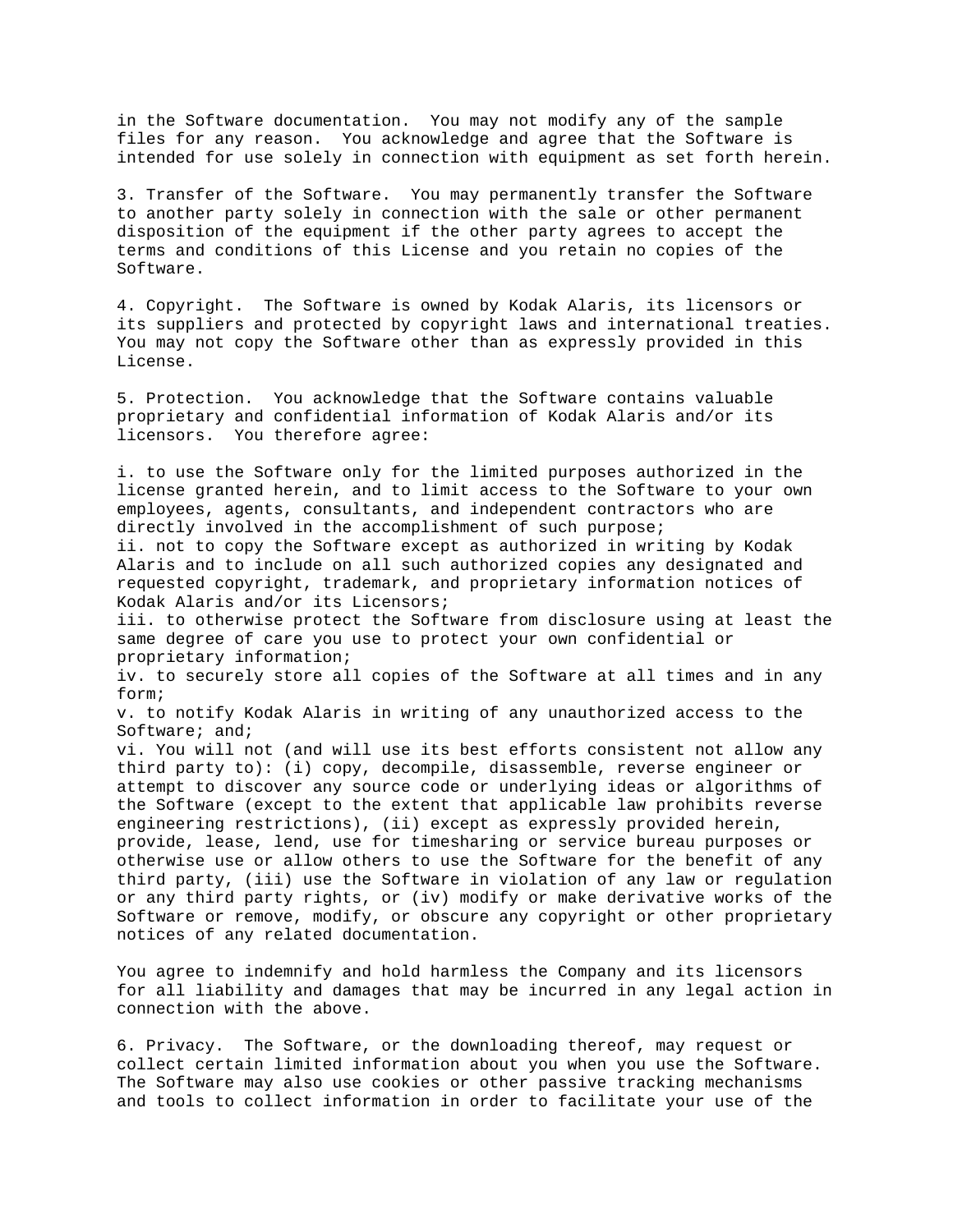Software. We reserve the right to collect aggregated non-personal data from all users of the Software relating to, for example, the number of images and videos transferred or shared, the Services to which they were transferred, and the number of individuals with whom images were shared ("Aggregate Data"). We will only use the Aggregate Data to assess the overall use of the Software by customers in order to determine how the Software is being used and how it and other products can be improved. The Company may share Aggregate Data with vendors who assist us in providing its products and services; with third party business partners with whom we provide joint promotions; with our affiliated companies, including any parent or subsidiaries of the Company; and we may share your Aggregate Data if we believe it is necessary to comply with legal process (such as a court order, subpoena, search warrant, etc.), or other legal requirements of any governmental authority; if we believe it would potentially mitigate our liability in an actual or potential lawsuit; if we believe it is permitted by law or if doing so will not violate the law; or if we believe it is otherwise necessary to protect the Company's rights or property; or is necessary to protect the interests of other users of the Software. In the unlikely event that all or part of our business is sold or acquired by a third party, we will transfer your information to the new business owner.

7. Term. This License is effective until terminated. You may terminate it at any time by destroying or otherwise permanently disabling the Software, together with all copies in any form, or, if the Software is incapable of being destroyed or permanently disabled because of the manner in which it is installed on a device, you may terminate this License by ceasing to use or allow others to use the Software, provided that any use of the Software thereafter again constitutes acceptance of these terms and conditions and the License shall again be effective. This License will also automatically terminate if you fail to comply with any term or condition of this License. Upon termination for any reason, you agree to destroy or permanently disable the Software, together with all copies in any form, or if the Software is incapable of being destroyed, you agree to not use or allow others to use the Software without agreeing to terms of this License. Provisions which, by their nature, should remain in effect beyond termination of this License Agreement shall survive.

8. Compliance with Laws and Terms. The form and content of pictures, text or other material that you transmit or create products from is governed by applicable laws (such as, those prohibiting child abuse, child pornography, copyright infringement, or invasion of privacy). If you use the Software to transmit material to Kodak Alaris or its affiliates for printing or product fulfillment or other purposes, you must comply with the relevant terms of service. You may not use the Software to transmit to Kodak Alaris or its affiliates any pictures, text or other material that is unlawful, whether a violation of civil rights (such as libel) or criminal law (such as obscenity), or that fosters hatred of any race, religion, ethnicity, age- group, gender or sexuality. You agree that you will defend, indemnify and hold Kodak Alaris harmless against any claim arising out of or related to your failure to comply with the terms of this Section 8.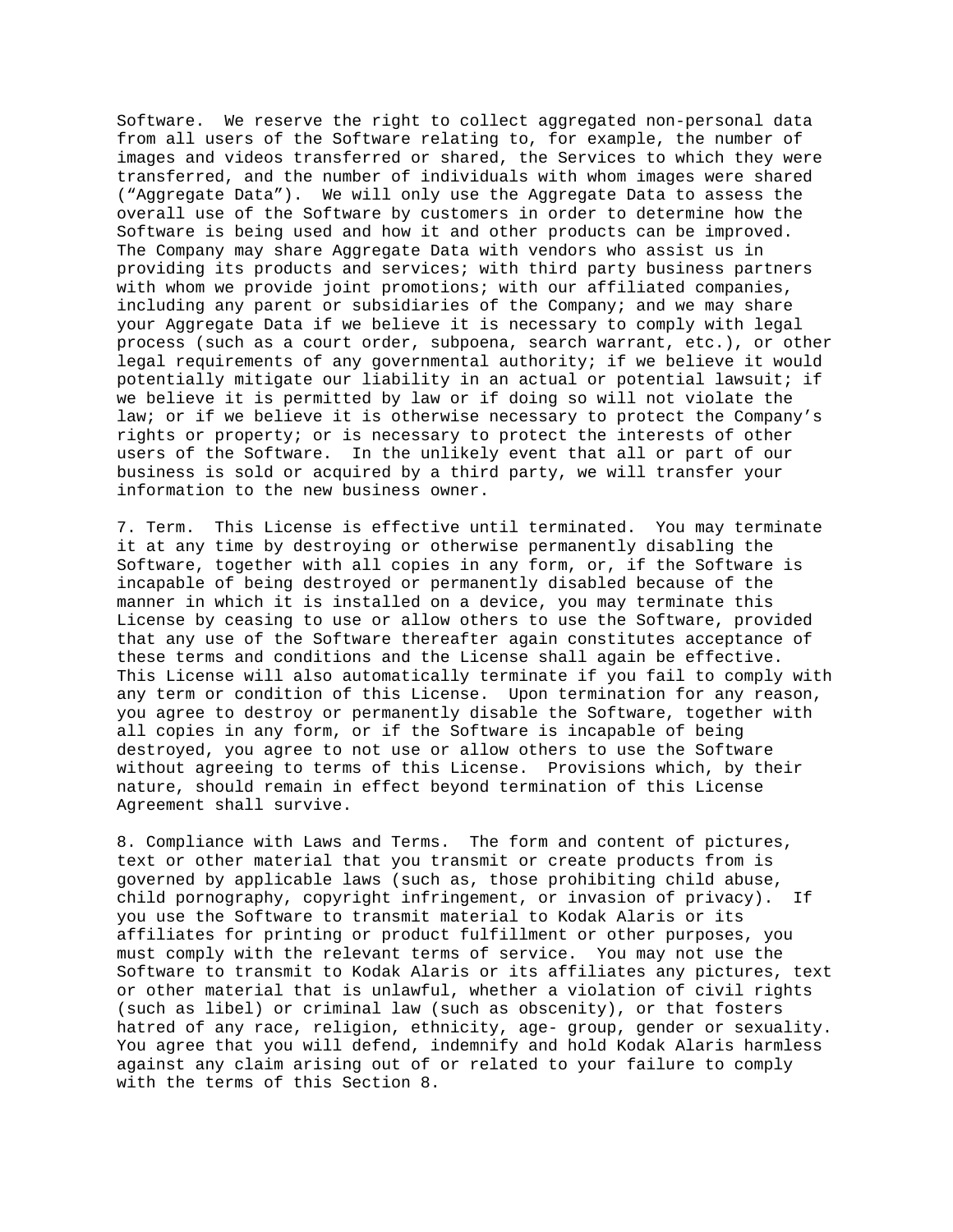9. Your Representations and Warranties. You represent and warrant that you possess the legal right and ability to agree to this License Agreement. You agree to indemnify and hold harmless the Company and its licensors for all liability and damages that may be incurred in any legal action in connection with the above.

10. Software Features. The Software may contain features that enable Kodak Alaris, via the internet, to notify you of available software upgrades, promotions, products and services in which you may be interested; to update product data files and instructional and marketing content in the Software; and to collect non-personally identifiable usage data. The Software may also contain features that enable you to download store locator files, new product themes and product catalogs. You agree that Kodak Alaris may utilize these features to provide such notices and updates, permit such downloads and to collect such data, unless you have elected to deactivate the features in the Software. For information on how to deactivate one or more of these features, refer to the help file or the README file. Regardless of any information presented on the Applications, Kodak Alaris reserves the right without prior notice to discontinue, move or suspend the Applications or change specifications at any time, without incurring any obligations.

11. DISCLAIMER OF WARRANTY. The Software is provided to you "AS IS". Kodak Alaris and its licensors do not warrant that the functions contained in the Software will meet your requirements or that the operation of the Software will be uninterrupted or error free. You assume responsibility for operation of the Software, and for the installation, use, and results obtained from the Software.

The Software may contain hypertext links to third-party web sites or information. Kodak Alaris does not make any warranty, endorsement, sponsorship, or recommendation of the third-party, the third-party web site, or the information contained therein. Kodak Alaris is not responsible for the availability of any such web site or liable for the content thereon. You need to make your own decisions regarding your interactions or communications with any other web site.

Subject to any applicable legislation which prohibits the following exclusions, KODAK ALARIS AND ITS LICENSORS MAKE NO WARRANTIES OF ANY KIND RELATED TO THE SOFTWARE, EITHER EXPRESS OR IMPLIED, INCLUDING THE IMPLIED WARRANTIES OF MERCHANTABILITY AND FITNESS FOR A PARTICULAR PURPOSE, NON-INFRINGEMENT, OR ARISING FROM COURSE OF PERFORMANCE, DEALING, USAGE OR TRADE. Some states and countries do not allow the exclusion of implied warranties, or have legislation that imposes certain statutory warranties that cannot be excluded, so the above exclusion may not apply to you.

12. LIMITATION OF LIABILITY. Your use of the Software is entirely at your own risk. Under no circumstance will Kodak Alaris, its agents, licensors or suppliers be liable to you on account of your use or misuse of, or reliance on, the Software. TO THE EXTENT PERMITTED BY LAW, IN NO EVENT WILL KODAK ALARIS, ITS LICENSORS, SUPPLIERS OR DEALERS BE LIABLE TO YOU FOR ANY ACTUAL, DIRECT, INDIRECT, INCIDENTAL, SPECIAL, CONSEQUENTIAL, OR PUNITIVE DAMAGES, INCLUDING ANY LOST PROFITS, LOST SAVINGS, COSTS OF PROCUREMENT OF SUBSTITUTE PRODUCTS OR SERVICES OR OTHER DAMAGES ARISING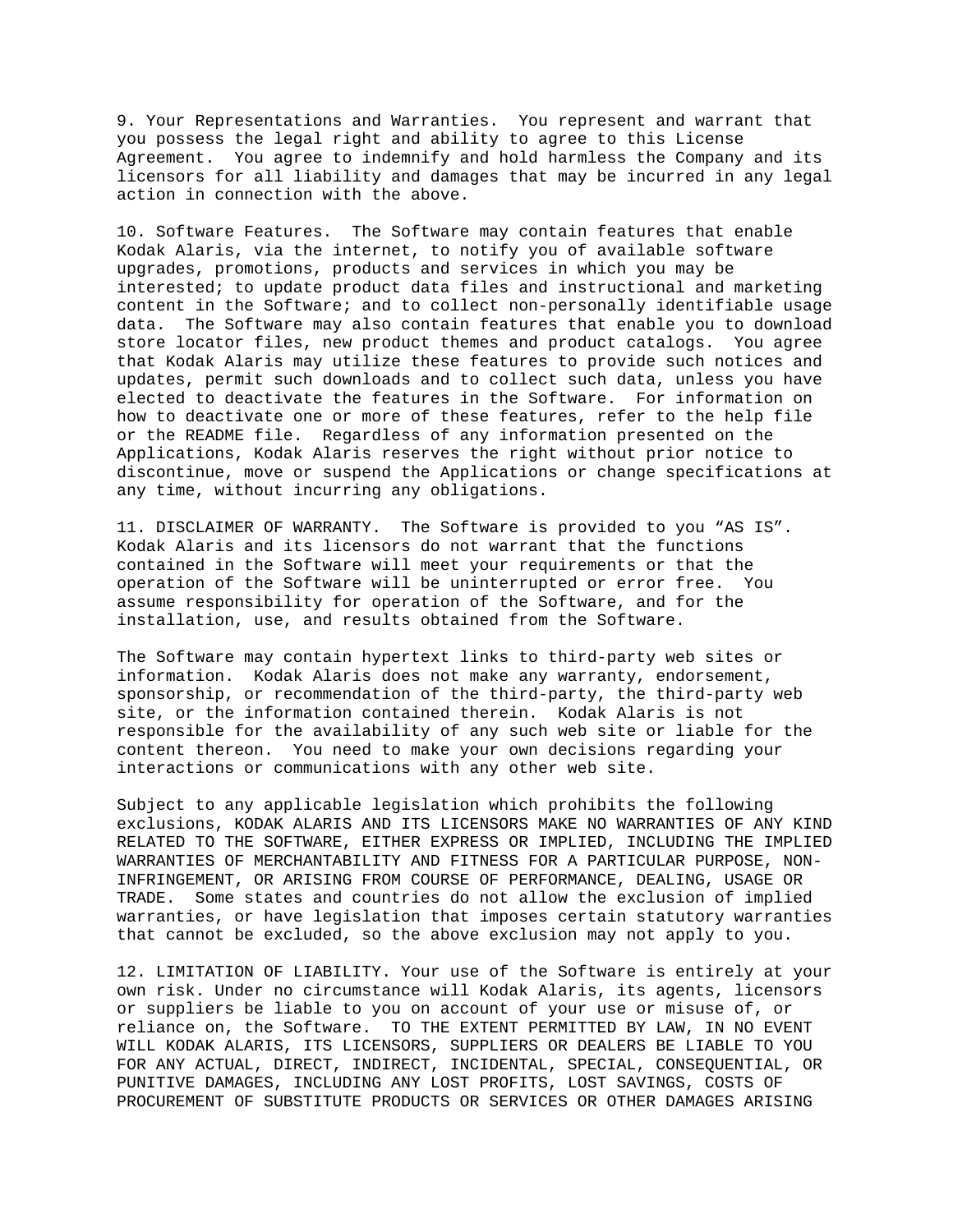OUT OF THE USE OR INABILITY TO USE THE SOFTWARE EVEN IF ADVISED OF THE POSSIBILITY OF SUCH DAMAGES. Some states and countries do not allow the limitation or exclusion of liability for incidental or consequential damages, or have legislation that restricts the limitation or exclusion of liability, so the above limitation may not apply to you.

13. Governing Law. If the Software was obtained in the United States, this License is governed by the laws of the State of New York. If the Software was obtained outside of the United States, this License is governed by the laws of the country in which it was obtained. This License shall not be governed by the United Nations Convention on Contracts for the International Sale of Goods, the application of which is expressly excluded. If for any reason a court of competent jurisdiction finds any provision, or portion thereof, to be unenforceable, the remainder of this License shall continue in full force and effect.

14. Export Law Assurances. You may not use or otherwise export or reexport the Software except as authorized by United States law and laws of the jurisdiction in which the Software was obtained. In particular, but without limitation, the Software may not be exported or re-exported (a) into (or to a national or resident of) any U.S. embargoed countries (including without limitation Cuba, Iran, Iraq, Libya, North Korea, Serbia, Sudan, and Syria), or (b) to anyone on the U.S. Treasury Department's list of Specially Designated Nationals or the U.S. Department of Commerce Denied Person's List or Entity List. By using the Software, you represent and warrant that you are not located in, under control of, or a national or resident of any such country or on any such list.

15. Federal Acquisitions. This Section 15 applies to all acquisitions of the Software by or for the federal government, or by any prime contractor or subcontractor (at any tier) under any contract, grant, cooperative agreement or other activity with the federal government. The Software is a "commercial item" as that term is defined in 48 C.F.R. 2.101 (October, 2004) consisting of "commercial computer software" and "commercial computer software documentation" as such terms are used in 48 C.F.R. 227.7202-1, 227.7202-3, 227.7202-4 (October, 2004). If you are in the U.S. Government or any agency or department thereof, the Software is licensed (a) only as a commercial item and (b) with only those rights as are granted hereunder.

16. EUROPEAN COMMUNITY PROVISIONS. If you obtained this Software within a country of the European Community, nothing in this License shall be construed as restricting any rights available under the European Community Software Directive (91/250/EEC).

17. Miscellaneous. Each provision of this License Agreement is severable. If a provision is found to be unenforceable, this finding does not affect the enforceability of the remaining provisions, terms, or conditions of this License Agreement. This License Agreement is binding on successors and assigns. Kodak Alaris will not be responsible for any non-performance or delay attributable in whole or in part to any cause beyond its reasonable control. Nothing contained herein shall be